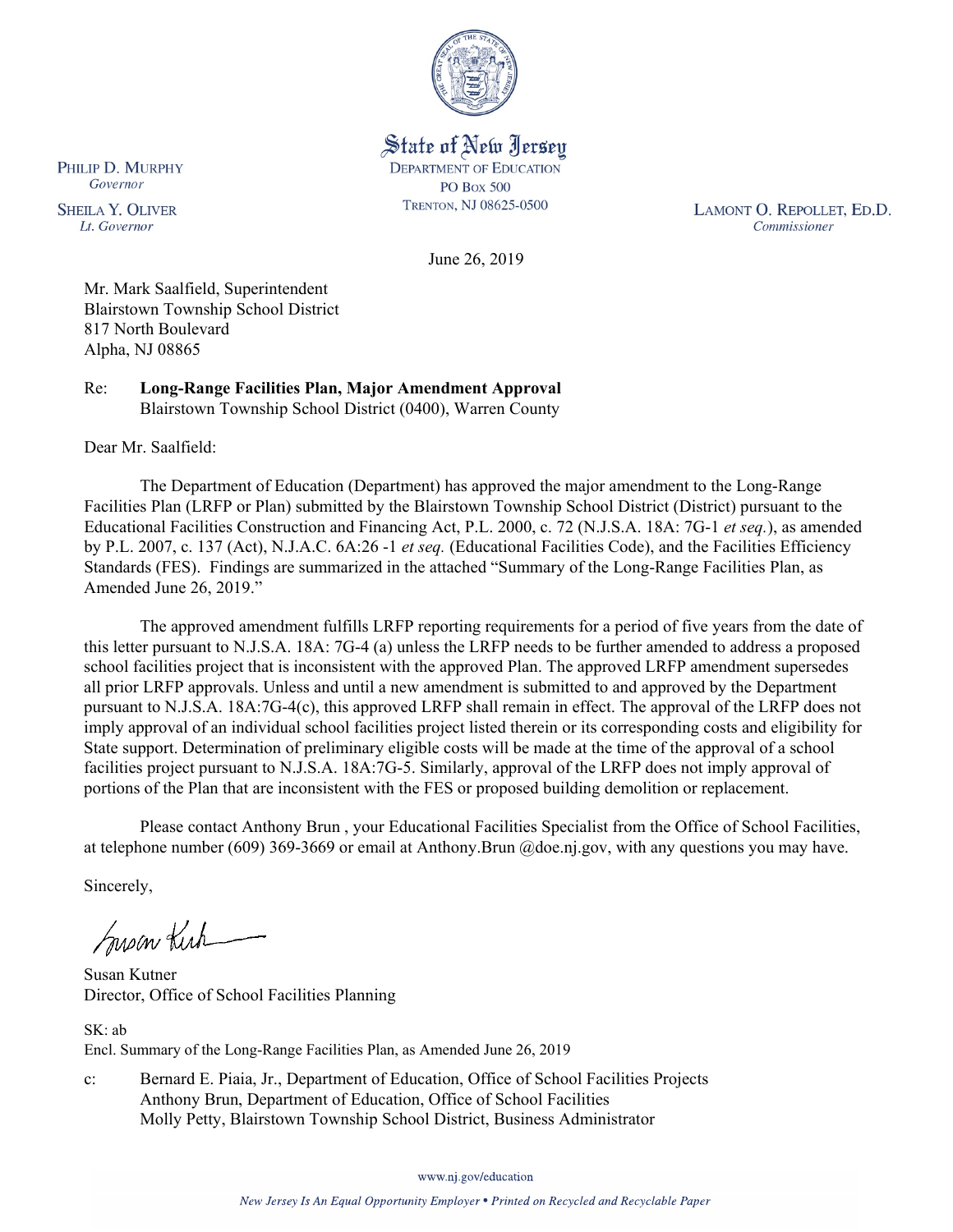# **Blairstown Township School District (400) Summary of the Long-Range Facilities Plan, as Amended June 26, 2019**

The Department of Education (Department) has completed its review of the major amendment to the Long-Range Facilities Plan (LRFP or Plan) submitted by the Blairstown Township School District (District) pursuant to the Educational Facilities Construction and Financing Act, P.L. 2000, c. 72 (N.J.S.A. 18A: 7G-1 *et seq.*), as amended by P.L. 2007, c. 137 (Act), N.J.A.C. 6A:26-1 et seq. (Educational Facilities Code), and the Facilities Efficiency Standards (FES).

The following provides a summary of the District's approved amended LRFP. The summary is based on the standards set forth in the Act, the Educational Facilities Code, the FES, District-reported information in the Department's LRFP reporting system, and supporting documentation. The referenced reports in *italic* text are standard reports available on the Department's LRFP website.

### **1. Inventory Overview**

The District is classified as a Regular Operating District (ROD) for funding purposes. It provides services for students in grades PK-6.

The District identified existing and proposed schools, sites, buildings, rooms, and site amenities in its LRFP. Table 1 lists the number of existing and proposed district schools, sites, and buildings. Detailed information can be found in the *School Asset Inventory Report* and the *Site Asset Inventory Report.*

**As directed by the Department, school facilities projects that have received initial approval by the Department and have been approved by the voters, if applicable, are represented as "existing" in the LRFP.** Approved projects that include new construction and/or the reconfiguration/reassignment of existing program space are as follows: n/a.

### **Table 1: Number of Schools, School Buildings, and Sites**

|                                              | <b>Existing</b> | <b>Proposed</b> |
|----------------------------------------------|-----------------|-----------------|
| Number of Schools (assigned DOE school code) |                 |                 |
| Number of School Buildings <sup>1</sup>      |                 |                 |
| Number of Non-School Buildings <sup>2</sup>  |                 |                 |
| Number of Vacant Buildings                   |                 |                 |
| Number of Sites                              |                 |                 |

*1 Includes district-owned buildings and long-term leases serving students in district-operated programs 2 Includes occupied district-owned buildings not associated with a school, such as administrative or utility buildings*

Based on the existing facilities inventory submitted by the District:

- Schools using leased buildings (short or long-term):  $n/a$
- Schools using temporary classroom units (TCUs), excluding TCUs supporting construction: n/a
- Vacant/unassigned school buildings:  $n/a$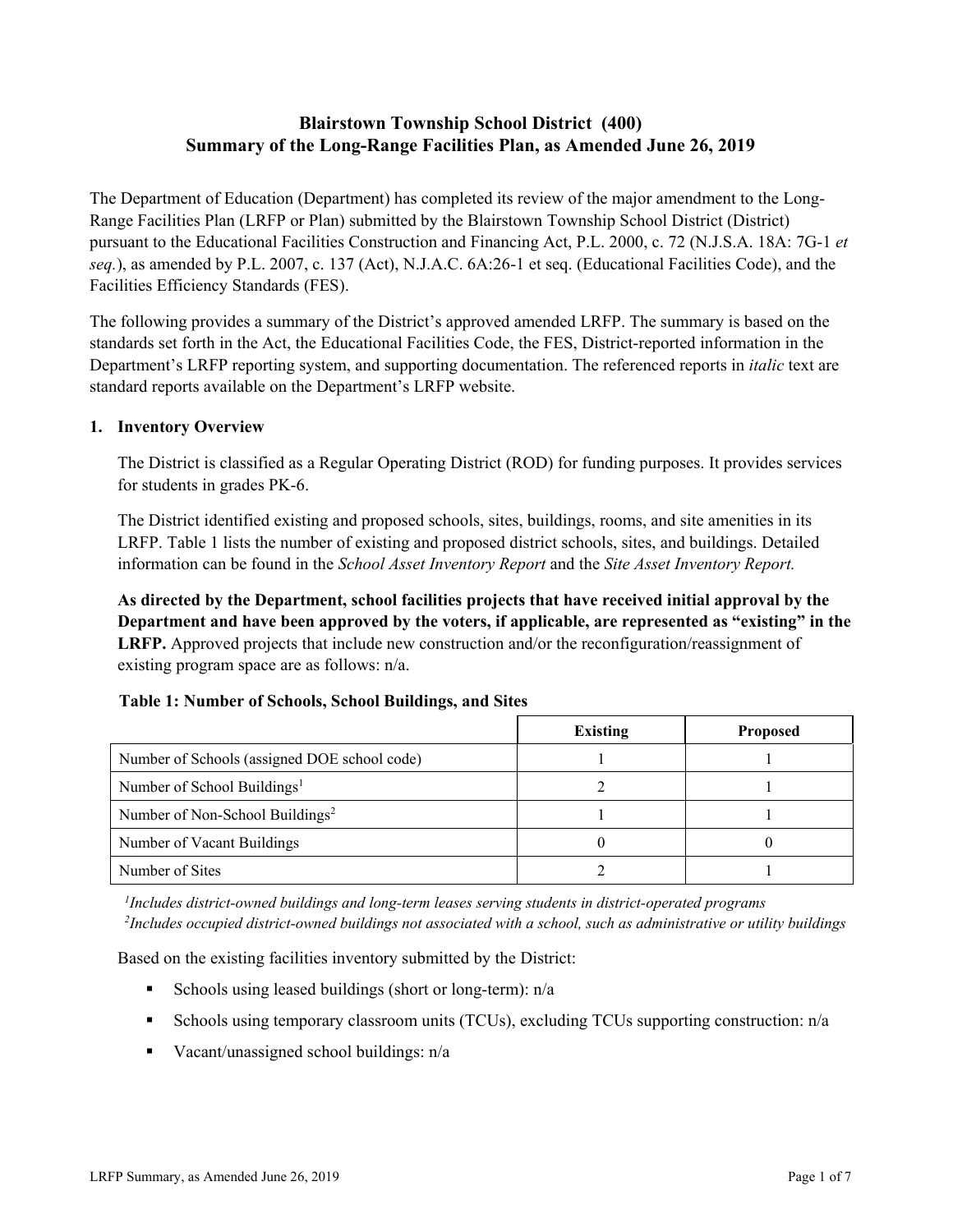**FINDINGS** The Department has determined that the proposed inventory is adequate for approval of the District's LRFP amendment. However, the LRFP determination does not imply approval of an individual school facilities project listed within the LRFP; the District must submit individual project applications for project approval.

# **2. District Enrollments**

The District determined the number of students, or "proposed enrollments," to be accommodated for LRFP planning purposes on a district-wide basis and in each school.

The Department minimally requires the submission of a standard cohort-survival projection using historic enrollment data from the Application for School State Aid (ASSA) or NJ Smart. The cohort-survival method projection method forecasts future students based upon the survival of the existing student population as it moves from grade to grade. A survival ratio of less than 1.00 indicates a loss of students, while a survival ratio of more than 1.00 indicates the class size is increasing. For example, if a survival ratio tracking first to second grade is computed to be 1.05, the grade size is increasing by 5% from one year to the next. The cohort-survival projection methodology works well for communities with stable demographic conditions. Atypical events impacting housing or enrollments, such as an economic downturn that halts new housing construction or the opening of a charter or private school, typically makes a cohort-survival projection less reliable.

### **Proposed enrollments are based on a standard cohort-survival enrollment projection.**

Adequate supporting documentation was submitted to the Department to justify the proposed enrollments. Table 2 provides a comparison of existing and projected enrollments. All totals include special education students.

| <b>Grades</b>                | <b>Existing Enrollments</b><br>2018-19 School Year | <b>District Proposed Enrollments</b><br>2023-24 School Year |
|------------------------------|----------------------------------------------------|-------------------------------------------------------------|
| PK (excl. private providers) | 12                                                 | 20                                                          |
| Grades K-5                   | 316                                                | 255                                                         |
| Grades 6-8                   | 52                                                 | 37                                                          |
| Grades 9-12                  |                                                    |                                                             |
| <b>Totals K-12</b>           | 368                                                | 292                                                         |

### **Table 2: Enrollments**

**FINDINGS** The Department has determined the District's proposed enrollments to be acceptable for approval of the District's LRFP amendment. The Department will require a current enrollment projection at the time an application for a school facilities project is submitted incorporating the District's most recent enrollments in order to verify that the LRFP's planned capacity is appropriate for the updated enrollments.

### **3. District Practices Capacity**

Based on information provided in the room inventories, *District Practices Capacity* was calculated for each school building to determine whether adequate capacity is proposed for the projected enrollments based on district scheduling and class size practices. The capacity totals assume instructional buildings can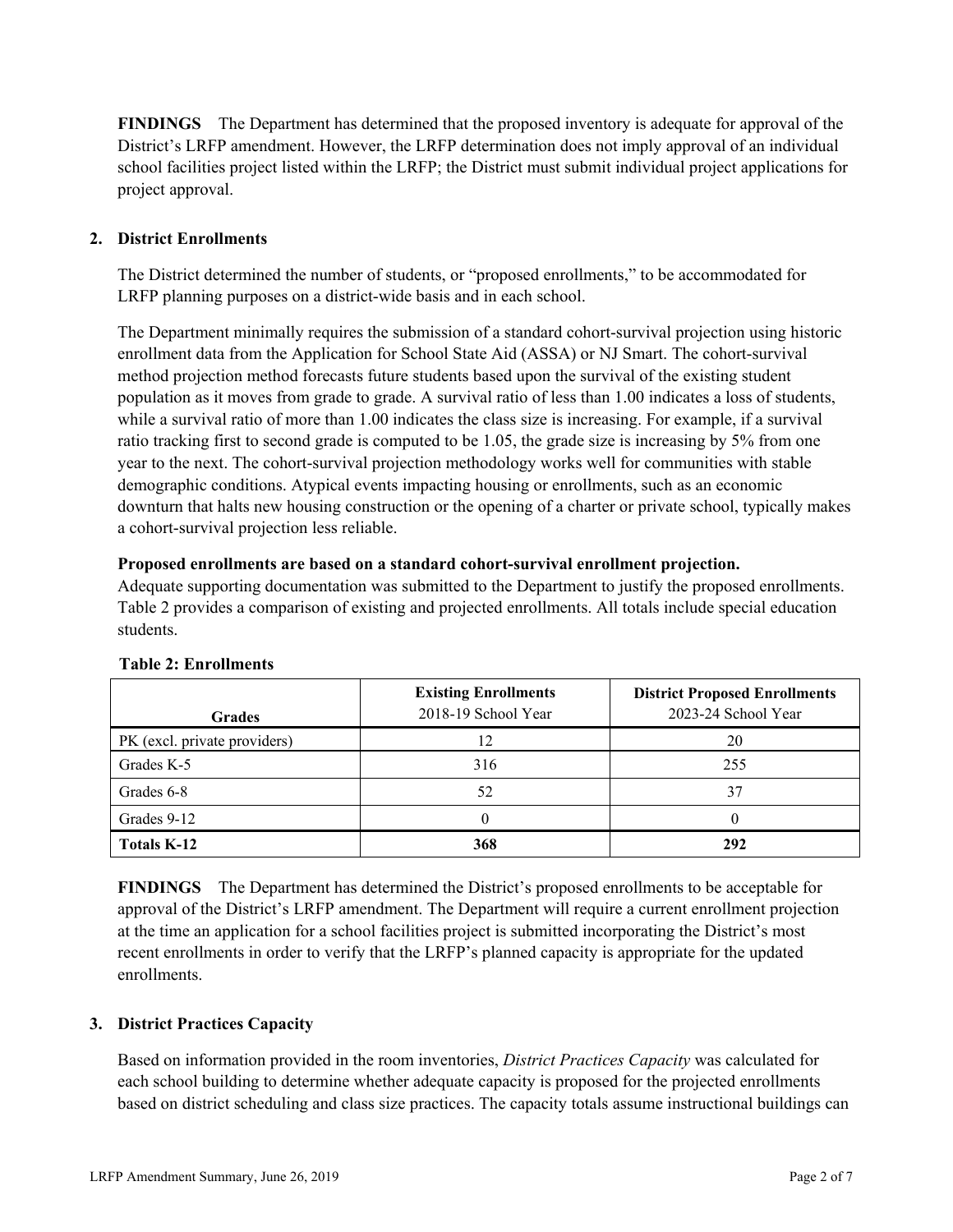be fully utilized regardless of school sending areas, transportation, and other operational issues. The calculations only consider district-owned buildings and long-term leases; short term leases and temporary buildings are excluded. A capacity utilization factor of 90% for classrooms serving grades K-8 and 85% for classrooms serving grades 9-12 is applied in accordance with the FES. No capacity utilization factor is applied to preschool classrooms.

In certain cases, districts may achieve adequate District Practices Capacity to accommodate enrollments but provide inadequate square feet per student in accordance with the FES, resulting in educational adequacy issues and "Unhoused Students." Unhoused students are considered in the "Functional Capacity" calculations used to determine potential State support for school facilities projects and are analyzed in Section 4.

Table 3 provides a summary of proposed enrollments and existing and proposed District-wide capacities. Detailed information can be found in the LRFP website reports titled *FES and District Practices Capacity Report, Existing Rooms Inventory Report, and Proposed Rooms Inventory Report.*

| <b>Grades</b>          | <b>Proposed</b><br><b>Enrollments</b> | <b>Existing</b><br><b>District</b><br><b>Practices</b><br>Capacity | <b>Existing</b><br>Deviation* | <b>Proposed</b><br><b>District</b><br><b>Practices</b><br>Capacity | <b>Proposed</b><br>Deviation* |
|------------------------|---------------------------------------|--------------------------------------------------------------------|-------------------------------|--------------------------------------------------------------------|-------------------------------|
| Elementary (PK-5)      | 275                                   | 249.28                                                             | $-25.72$                      | 265.83                                                             | $-9.17$                       |
| Middle $(6-8)$         | 37                                    | 55.12                                                              | 18.12                         | 38.57                                                              | 1.57                          |
| High $(9-12)$          | $\theta$                              | $0.00\,$                                                           | 0.00                          | 0.00                                                               | 0.00                          |
| <b>District Totals</b> | 312                                   | 304.40                                                             | $-7.60$                       | 304.40                                                             | $-7.60$                       |

**Table 3: District Practices Capacity Analysis**

*\* Positive numbers signify surplus capacity; negative numbers signify inadequate capacity. Negative values for District Practices capacity are acceptable for approval if proposed enrollments do not exceed 100% capacity utilization.*

Considerations:

- Based on the proposed enrollments and existing room inventories, the District is projected to have inadequate capacity for the following grade groups, assuming all school buildings can be fully utilized: n/a
- Adequate justification has been provided by the District if the proposed capacity for a school significantly deviates from the proposed enrollments. Generally, surplus capacity is acceptable for LRFP approval if additional capacity is not proposed through new construction.

**FINDINGS**The Department has determined that proposed District capacity, in accordance with the proposed enrollments, is adequate for approval of the District's LRFP amendment. The Department will require a current enrollment projection at the time an application for a school facilities project is submitted, incorporating the District's most recent Fall Enrollment Report, in order to verify that the LRFP's planned capacity meets the District's updated enrollments.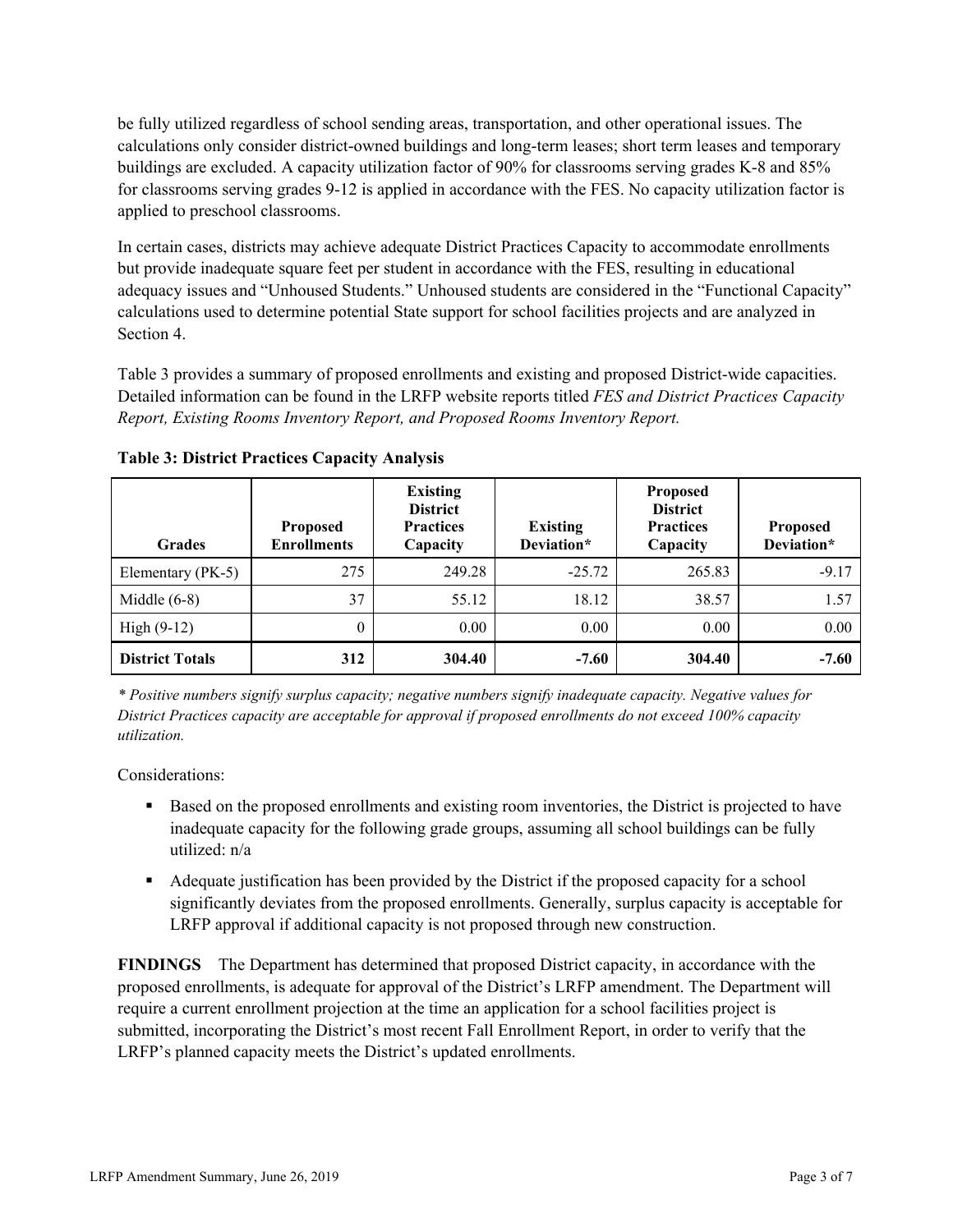### **4. New Construction Funding Eligibility**

*Functional Capacity* was calculated and compared to the proposed enrollments to provide a preliminary estimate of Unhoused Students and new construction funding eligibility.

*Functional Capacity* is the adjusted gross square footage of a school building *(total gross square feet minus excluded space)* divided by the minimum area allowance per full-time equivalent student for the grade level contained therein. *Unhoused Students* is the number of students projected to be enrolled in the District that exceeds the Functional Capacity of the District's schools pursuant to N.J.A.C. 6A:26-2.2(c). *Excluded Square Feet* includes (1) square footage exceeding the FES for any pre-kindergarten, kindergarten, general education, or self-contained special education classroom; (2) grossing factor square footage *(corridors, stairs, mechanical rooms, etc.)* that exceeds the FES allowance, and (3) square feet proposed to be demolished or discontinued from use. Excluded square feet may be revised during the review process for individual school facilities projects.

Table 4 provides a preliminary assessment of the Functional Capacity, Unhoused Students, and Estimated Maximum Approved Area for Unhoused Students for each FES grade group. The calculations exclude temporary facilities and short-term leased buildings. School buildings proposed for whole or partial demolition or reassignment to a non-school use are excluded from the calculations pending project application review. If a building is proposed to be reassigned to a different school, the square footage is applied to the proposed grades after reassignment. Buildings that are not assigned to a school are excluded from the calculations. In addition, only preschool students eligible for state funding (former ECPA students) are included. Detailed information concerning the calculations can be found in the *Functional Capacity and Unhoused Students Report* and the *Excluded Square Footage Report.*

|                                                | <b>PK/K-5</b> | $6 - 8$  | $9-12$   | <b>Total</b> |
|------------------------------------------------|---------------|----------|----------|--------------|
| PK Eligible Students/K-12 Proposed Enrollments | 275           | 37       | $\Omega$ |              |
| FES Area Allowance (SF/student)                | 125.00        | 134.00   | 151.00   |              |
| <b>Prior to Completion of Proposed Work:</b>   |               |          |          |              |
| <b>Existing Gross Square Feet</b>              | 68,128        | 9,886    | $\Omega$ | 78,013       |
| Adjusted Gross Square Feet                     | 66,524        | 9,652    | $\theta$ | 76,176       |
| <b>Adjusted Functional Capacity</b>            | 527.38        | 76.52    | 0.00     |              |
| Unhoused Students                              | 0.00          | 0.00     | 0.00     |              |
| Est. Max. Area for Unhoused Students           | 0.00          | 0.00     | 0.00     |              |
| <b>After Completion of Proposed Work:</b>      |               |          |          |              |
| Gross Square Feet                              | 68,128        | 9,885    | $\Omega$ | 78,013       |
| New Gross Square Feet                          | 0             | $\theta$ | $\Omega$ | $\theta$     |
| <b>Adjusted Gross Square Feet</b>              | 66,524        | 9,652    | $\Omega$ | 76,176       |
| Functional Capacity                            | 527.38        | 76.52    | 0.00     |              |
| Unhoused Students after Construction           | 0.00          | 0.00     | 0.00     |              |
| Est. Max. Area Remaining                       | 0.00          | 0.00     | 0.00     |              |

### **Table 4: Estimated Maximum Approved Area for Unhoused Students**

Facilities used for non-instructional or non-educational purposes are ineligible for State support under the Act. However, projects for such facilities shall be reviewed by the Department to determine whether they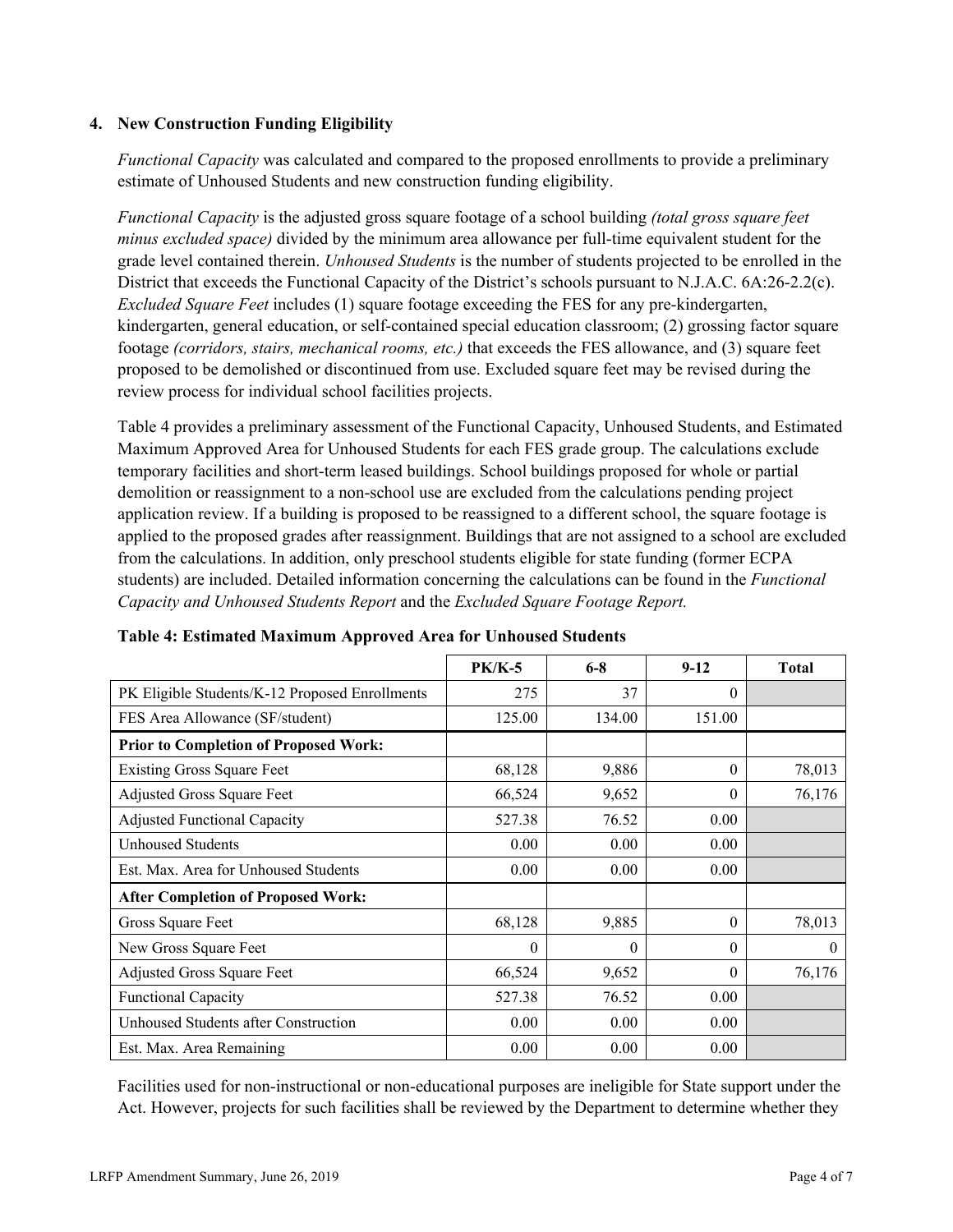are consistent with the District's LRFP and whether the facility, if it is to house students (full or part time) conforms to educational adequacy requirements. These projects shall conform to all applicable statutes and regulations.

Estimated costs represented in the LRFP by the District are for capital planning purposes only. The estimates are not intended to represent preliminary eligible costs or final eligible costs of approved school facilities projects.

Considerations:

- The District does not have approved projects pending completion, as noted in Section 1, that impact the Functional Capacity calculations.
- The Functional Capacity calculations *exclude* square feet proposed for demolition or discontinuation for the following FES grade groups and school buildings pending a feasibility study and project review: Blairstown Vail Road School.
- Based on the preliminary assessment, the District has Unhoused Students prior to the completion of proposed work for the following FES grade groups: n/a.
- New construction is proposed for the following FES grade groups:  $n/a$ .
- **Proposed new construction exceeds the estimated maximum area allowance for Unhoused** Students prior to the completion of the proposed work for the following grade groups: n/a .
- The District, based on the preliminary LRFP assessment, will not have Unhoused Students after completion of the proposed LRFP work. If the District is projected to have Unhoused Students, adequate justification has been provided to confirm educational adequacy in accordance with Section 6 of this determination.

**FINDINGS** Functional Capacity and Unhoused Students calculated in the LRFP are preliminary estimates. Preliminary Eligible Costs (PEC) and Final Eligible Costs (FEC) will be included in the review process for specific school facilities projects. A feasibility study undertaken by the District is required if building demolition or replacement is proposed per N.J.A.C. 6A:26-2.3(b)(10).

### **5. Proposed Work**

The District assessed program space, capacity, and physical plant deficiencies to determine corrective actions. Capital maintenance, or *"system actions,"* address physical plant deficiencies due to operational, building code, and /or life cycle issues. Inventory changes, or *"inventory actions,*" add, alter, or eliminate sites, site amenities, buildings, and/or rooms.

The Act (N.J.S.A. 18A:7G-7b) provides that all school facilities shall be deemed suitable for rehabilitation unless a pre-construction evaluation undertaken by the District demonstrates to the satisfaction of the Commissioner that the structure might pose a risk to the safety of the occupants even after rehabilitation or that rehabilitation is not cost-effective. Pursuant to N.J.A.C. 6A:26-2.3(b)(10), the Commissioner may identify school facilities for which new construction is proposed in lieu of rehabilitation for which it appears from the information presented that new construction is justified, provided, however, that for such school facilities so identified, the District must submit a feasibility study as part of the application for the specific school facilities project. The cost of each proposed building replacement is compared to the cost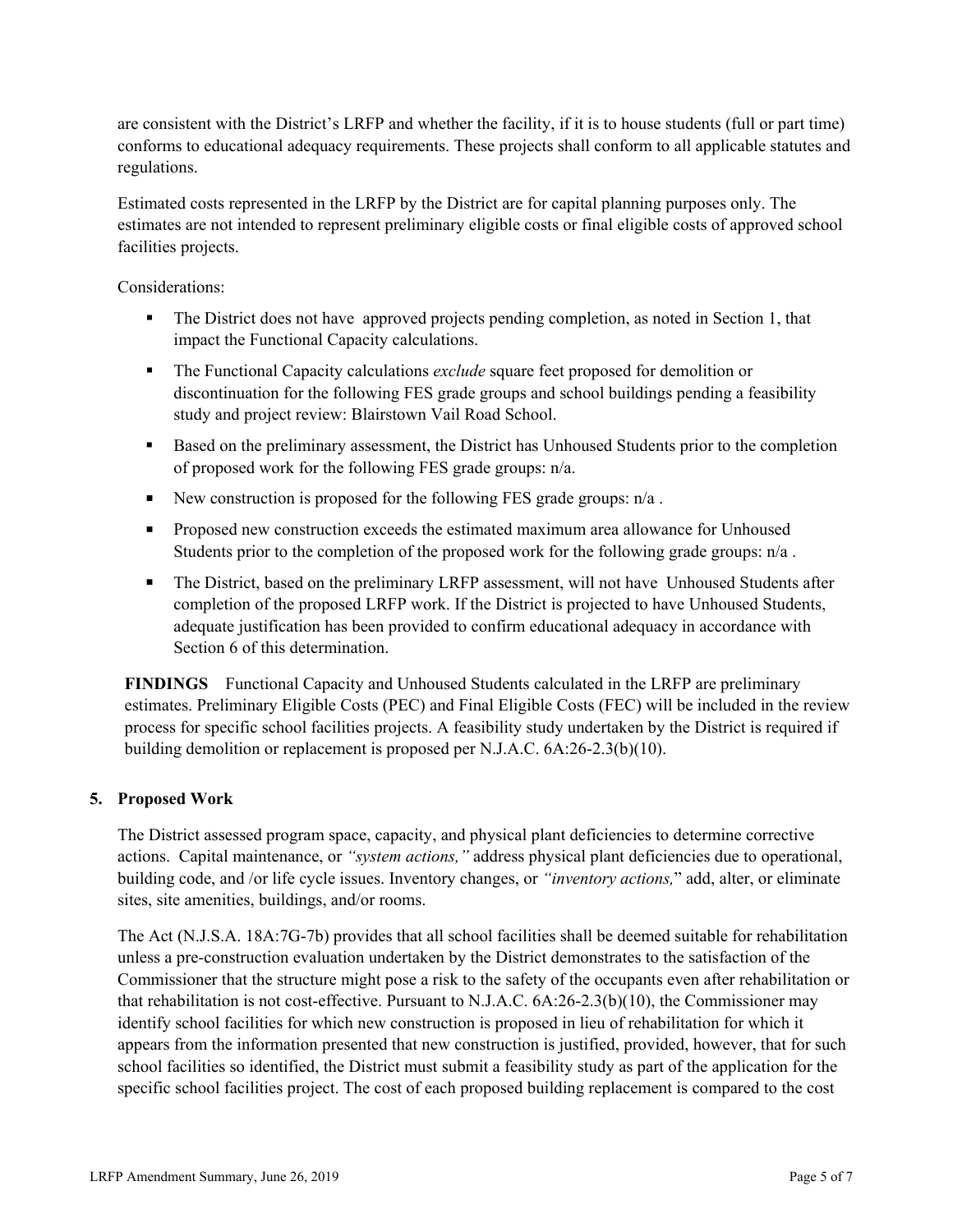of additions or rehabilitation required to eliminate health and safety deficiencies and to achieve the District's programmatic model.

Table 5 lists the scope of work proposed for each school based on the building(s) serving their student population. Detailed information can be found in the LRFP website reports titled *"School Asset Inventory," "LRFP Systems Actions Summary," and "LRFP Inventory Actions Summary."*

With the completion of the proposed work, the following schools are proposed to be eliminated: Blairstown Vial Road(N01); the following schools are proposed to be added: n/a.

| <b>Proposed Scope of Work</b>                                                                  | <b>Applicable Schools</b>          |
|------------------------------------------------------------------------------------------------|------------------------------------|
| Renovation only (no new construction)                                                          |                                    |
| System actions only (no inventory actions)                                                     | Blairstown Elementary School (030) |
| Existing inventory actions only (no systems actions)                                           | n/a                                |
| Systems and inventory changes                                                                  | n/a                                |
| New construction                                                                               |                                    |
| Building addition only (no systems or existing inventory actions)                              | n/a                                |
| Renovation and building addition (system, existing inventory,<br>and new construction actions) | n/a                                |
| New building on existing site                                                                  | n/a                                |
| New building on new or expanded site                                                           | n/a                                |
| Site and building disposal (in addition to above scopes)                                       |                                    |
| Partial building demolition                                                                    | n/a                                |
| Whole building demolition                                                                      | n/a                                |
| Site and building disposal or discontinuation of use                                           | Blairstown Vail Road School        |

### **Table 5. School Building Scope of Work**

**FINDINGS** The Department has determined that the proposed work is adequate for approval of the District's LRFP amendment. However, Department approval of proposed work in the LRFP does not imply the District may proceed with a school facilities project. The District must submit individual project applications with cost estimates for Department project approval. Both school facilities project approval and other capital project review require consistency with the District's approved LRFP.

# **6. Proposed Room Inventories and the Facilities Efficiency Standards**

The District's proposed school buildings were evaluated to assess general educational adequacy in terms of compliance with the FES area allowance pursuant to N.J.A.C. 6A:26-2.2 and 2.3.

District schools are not proposed to provide less square feet per student than the FES after the completion of proposed work as indicated in Table 5.

**FINDINGS** The Department has determined that the District's proposed room inventories are adequate for LRFP approval. If school(s) are proposed to provide less square feet per student than the FES area allowance, the District has provided justification indicating that the educational adequacy of the facility will not be adversely affected and has been granted an FES waiver by the Department pending project submission and review. This determination does not include an assessment of eligible square feet for State